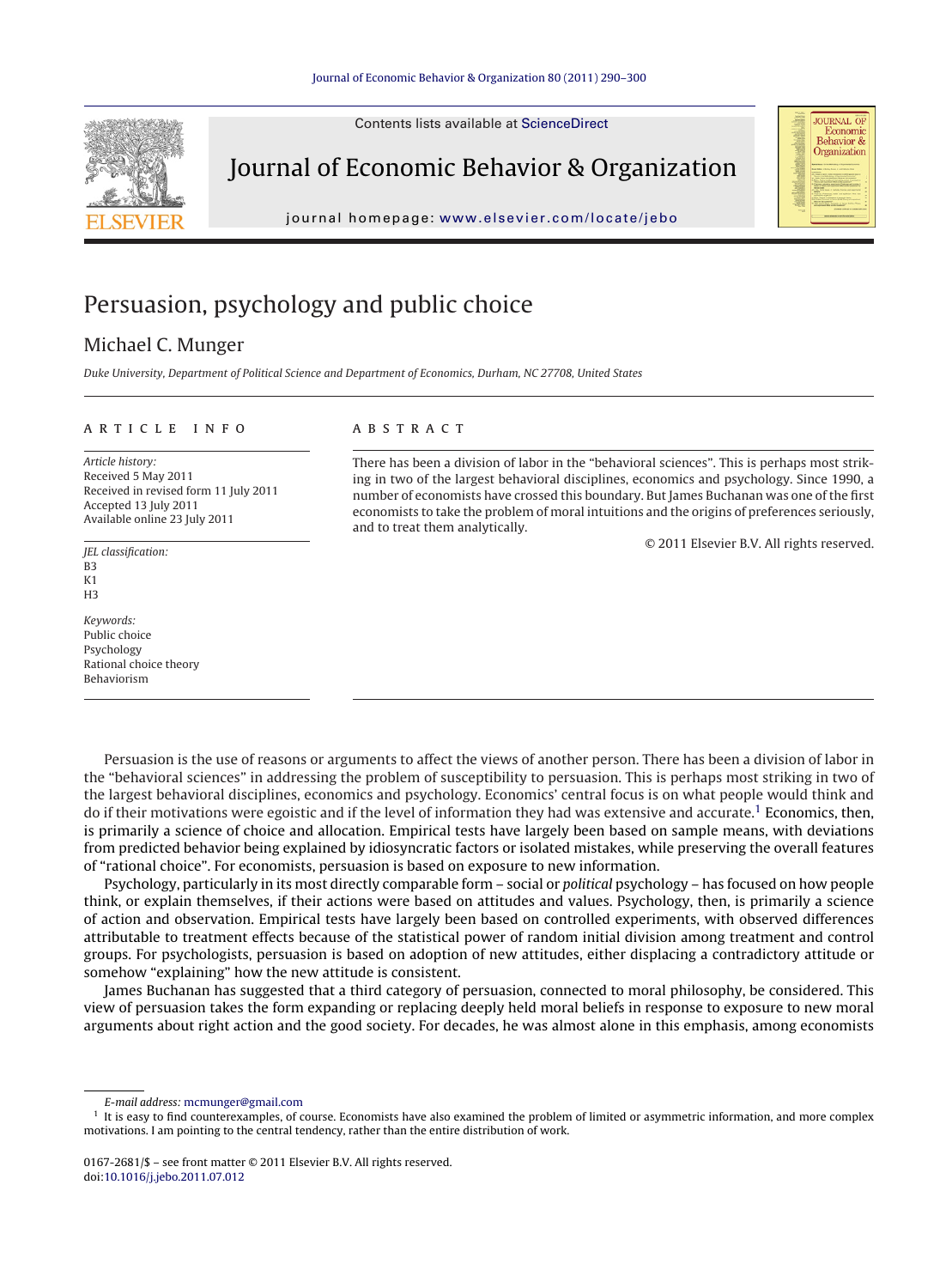at least. In the last two decades, a number of other economists have considered the importance of moral intuitions, beliefs, and "mental models".2

In this essay, I will lay out some of the implications of the psychological viewpoint, including some important recent work in behavioral economics that has taken up both that viewpoint and the empirical testing tool (classical experiments) used by psychologists. Some challenges that this work poses for economics, and public choice, will then be outlined. But then I will turn back to the claim presented above, that James Buchanan consistently made claims about the importance of a different kind of persuasion, one that is more fundamental than the behavioral claims have assailed to date, and one that more scholars should now turn to study.

#### **1. Persuasion**

Some of the disagreement among economists, psychologists, and public choice theorists has to do with the domainspecific nature of their investigations. Economists focus largely on consumer choices, investments by entrepreneurs, and location and human capital acquisition decisions by workers. In these contexts, what is likely to cause someone to be "persuaded" is new information: I thought auto A got better mileage than auto B, but this new report shows that I was wrong.

Since the 1950s, political science has been strongly influenced by two new (to political science) approaches: Rational Choice Theory (RCT), derived from economics, but developed into a separate subdiscipline. (2) Psychological Behavioral Theory (PBT), derived from psychology, but with its own set of questions, explanations, and empirical regularities.

RCT has focused largely on institutions, interest groups, and elite behavior, though some attempts have been made to explain individual behavior, such as voting in mass elections. PBT, it is fair to say, has dominated political science work on mass behavior and communication. It is useful to examine the foundations of each of these briefly, before considering their contributions and conflicts.

#### **2. Rational choice theory**

RCT involves "the combined assumptions of maximizing behavior, market equilibrium, and stable preferences used relentlessly and unflinchingly" ([Becker,](#page--1-0) [1986:](#page--1-0) 110). The approach has been most useful in understanding the role of institutions, particularly market institutions, in analyzing the aggregate consequences of myriad individual human choices. But it has engendered a backlash in political science, in large measure because the work on empirical validation has in the minds of some at least (e.g., [Green](#page--1-0) [and](#page--1-0) [Shapiro,](#page--1-0) [1994\)](#page--1-0) lagged behind the development of theory.<sup>3</sup>

There are four assumptions that underpin most RCT. While not all rational models make all four assumptions, most theorists do invoke three or more of the assumptions either implicitly or explicitly.

- 1. Preferences are complete: All bundles of goods and outcomes (even outcomes that imply different futures), can be compared. In any pairwise comparison, the citizen either prefers one alternative or likes both equally. Notice that this latter result, or "indifference", does not mean the citizen does not know; it means he or she is sure that the two alternatives are equally valued.
- 2. Preferences are internally consistent, or transitive: If one alternative A is preferred to B, and B is preferred to C, it must be true that A is preferred to C, even if we have no direct information on the comparison.
- 3. Preferences are constant over time, or fixed. Changes in observed choices result from acquisition of new information or changes in parameter values such as income, the price of the good being considered, or the prices of other goods.
- 4. Citizens choose among alternatives in such a way as to maximize their own satisfaction or utility, with no regard for the welfare of others. This can take three forms: (a) outright egoism, with no interdependence of preferences, (b) a lexicographic ordering, where self-interest comes first, and concern for others may enter as a secondary consideration as long as there is no reduction in utility for the chooser, or (c) a "self" interest where concern for others is part of the utility function directly.

Much of the criticism of rational choice theory has focused on the fourth assumption, that preferences are selfish. Most of these criticisms are beside the point, however, since it is obviously possible to define "self-interest" quite broadly, even altruistically.

What is important to recognize is that "self-interest" has is central for critiques of rational choice theories, but much less so for the theory itself. Many rational choice theorists in political science do not view self-interest to be a crucial assumption, and are perfectly willing to discard it. In any case, narrow self-interest in some theories, such as Olson's (1965) "logic of

 $<sup>2</sup>$  The contributions since 1990 have been enormous, and varied. But some of the most important works at the turning point were Douglass North [\(North,](#page--1-0)</sup> [1990;](#page--1-0) [Denzau](#page--1-0) [and](#page--1-0) [North,](#page--1-0) [1994\)](#page--1-0) and [Kuran](#page--1-0) [\(1995\).](#page--1-0) Of course, psychologists had been working in this area for decades in many fruitful ways (see, e.g., [Kahneman](#page--1-0) [and](#page--1-0) [Tversky,](#page--1-0) [1979;](#page--1-0) [Quattrone](#page--1-0) [and](#page--1-0) [Tversky,](#page--1-0) [1988\).](#page--1-0) For reviews, see [Hogarth](#page--1-0) [and](#page--1-0) [Reder](#page--1-0) [\(1987\)](#page--1-0) and [Rabin](#page--1-0) [\(1998\).](#page--1-0)

<sup>&</sup>lt;sup>3</sup> The Public Choice elements of RCT in political science have been less susceptible to this criticism, because empirical testing is at the center of the Public Choice approach. See for example [Crain](#page--1-0) [and](#page--1-0) [Tollison](#page--1-0) [\(1990\).](#page--1-0)